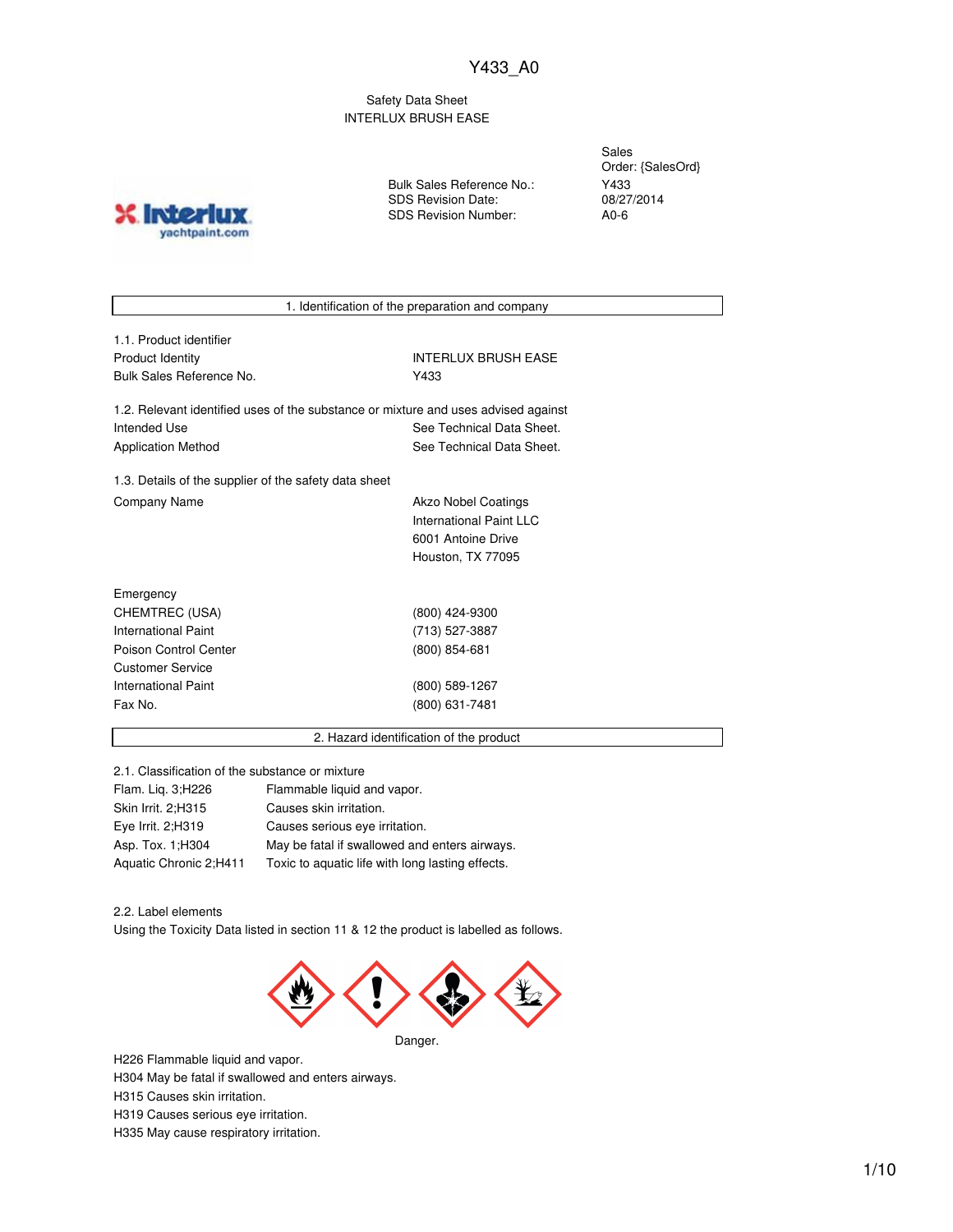H411 Toxic to aquatic life with long lasting effects.

P210 Keep away from heat / sparks / open flames / hot surfaces - No smoking.

P260 Do not breathe mist / vapors / spray.

P261 Avoid breathing dust / fume / gas / mist / vapors / spray.

P262 Do not get in eyes, on skin, or on clothing.

P271 Use only outdoors or in a well-ventilated area.

P273 Avoid release to the environment.

P280 Wear protective gloves / eye protection / face protection.

P301+310 IF SWALLOWED: Immediately call a POISON CENTER or doctor/physician.

P302+352 IF ON SKIN: Wash with soap and water.

P303+361+353 IF ON SKIN (or hair): Remove/Take off immediately all contaminated clothing. Rinse skin with water/shower.

P304+312 IF INHALED: Call a POISON CENTER or doctor/physician if you feel unwell.

P305+351+338 IF IN EYES: Rinse continuously with water for several minutes. Remove contact lenses if present and easy to do - continue rinsing.

P331 Do NOT induce vomiting.

P337+313 If eye irritation persists: Get medical advice / attention.

P340 Remove victim to fresh air and keep at rest in a position comfortable for breathing.

P362 Take off contaminated clothing and wash before reuse.

P370 In case of fire: Use water spray, fog, or regular foam..

P391 Collect spillage.

P403+233 Store in a well ventilated place. Keep container tightly closed.

P405 Store locked up.

P501 Dispose of contents / container in accordance with local / national regulations.

HMIS Rating **Health: 2\*** Flammability: 2 Reactivity: 0

3. Composition/information on ingredients

This product contains the following substances that present a hazard within the meaning of the relevant State and Federal Hazardous Substances regulations.

| Ingredient/Chemical<br><b>Designations</b>                  |            | Weight % GHS Classification                                                                                                                  | <b>Notes</b> |
|-------------------------------------------------------------|------------|----------------------------------------------------------------------------------------------------------------------------------------------|--------------|
| Petroleum naphtha<br>CAS Number:<br>0064742-95-6            | $25 - 50$  | Asp. Tox. 1:H304<br>Aquatic Chronic<br>2;H411 (Self<br>Classification)                                                                       | $[1]$        |
| 1,2,4-Trimethyl benzene<br>CAS Number:<br>0000095-63-6      | $25 - 50$  | Flam. Liq. 3;H226<br>Acute Tox. 4:H332<br>Eye Irrit. 2;H319<br>STOT SE 3;H335<br>Skin Irrit. 2;H315<br>Aquatic Chronic<br>2:H411             | $[1]$        |
| 1,3,5-Trimethylbenzene<br>CAS Number:<br>0000108-67-8       | $10 - 25$  | Flam. Lig. 3;H226<br>STOT SE 3:H335<br>Aquatic Chronic<br>2:H411                                                                             | $[1]$        |
| Xylenes (o-, m-, p- isomers)<br>CAS Number:<br>0001330-20-7 | $1.0 - 10$ | Flam. Lig. 3;H226<br>Acute Tox. 4:H332<br>Acute Tox. 4;H312<br>Skin Irrit. 2:H315<br>Eye Irrit. 2:H319<br>STOT SE 3;H335<br>Asp. Tox. 1:H304 | [1][2]       |
| Cumene<br><b>CAS Number:</b><br>0000098-82-8                | $1.0 - 10$ | Flam. Liq. 3;H226<br>Asp. Tox. 1;H304<br>STOT SE 3;H335<br><b>Aquatic Chronic</b><br>2:H411                                                  | [1][2]       |

[1] Substance classified with a health or environmental hazard.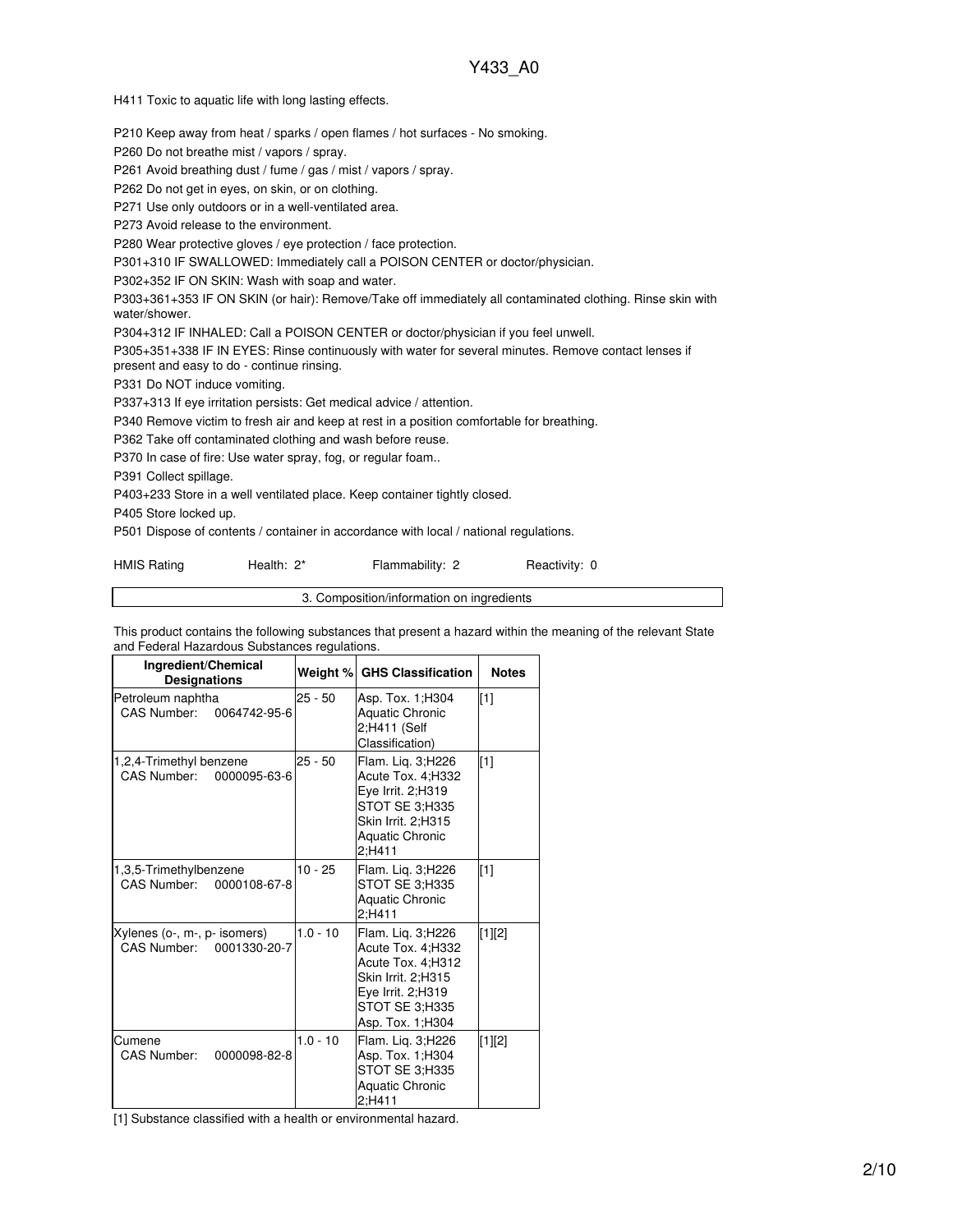[2] Substance with a workplace exposure limit.

[3] PBT-substance or vPvB-substance.

\*The full texts of the phrases are shown in Section 16.

#### 4. First aid measures

|  | 4.1. Description of first aid measures |  |  |  |  |
|--|----------------------------------------|--|--|--|--|
|--|----------------------------------------|--|--|--|--|

| General         | Remove contaminated clothing and shoes. Get medical attention immediately. Wash<br>clothing before reuse. Thoroughly clean or destroy contaminated shoes.                                                                                                                                                                                                                                                                                      |
|-----------------|------------------------------------------------------------------------------------------------------------------------------------------------------------------------------------------------------------------------------------------------------------------------------------------------------------------------------------------------------------------------------------------------------------------------------------------------|
| Inhalation      | If inhaled, remove to fresh air. If not breathing, give artificial respiration. If breathing is<br>difficult, give oxygen. Get medical attention immediately.                                                                                                                                                                                                                                                                                  |
| Eyes            | In case of contact, immediately flush eyes with plenty of water for at least 15 minutes.<br>Get medical attention immediately.                                                                                                                                                                                                                                                                                                                 |
| <b>Skin</b>     | In case of contact, immediately flush skin with soap and plenty of water. Get medical<br>attention immediately.                                                                                                                                                                                                                                                                                                                                |
| Ingestion       | If swallowed, immediately contact Poison Control Center at 1-800-854-6813. DO NOT<br>induce vomiting unless instructed to do so by medical personnel. Never give anything<br>by mouth to an unconscious person.                                                                                                                                                                                                                                |
|                 | 4.2. Most important symptoms and effects, both acute and delayed                                                                                                                                                                                                                                                                                                                                                                               |
| Overview        | NOTICE: Reports have associated repeated and prolonged occupational<br>overexposure to solvents with permanent brain and nervous system damage.<br>Intentional misuse by deliberately concentrating and inhaling the contents may be<br>harmful or fatal. Avoid contact with eyes, skin and clothing. Exposure to Cumene may<br>cause depression of central nervous system, narcosis, and changes in respiratory<br>system and sense of smell. |
| Inhalation      | Harmful if inhaled. May cause allergic respiratory reaction. May cause mucous<br>membrane and respiratory tract irritation, tightness of chest, headache, shortness of<br>breath and dry cough. May cause asthma-like symptoms to occur. Vapors may affect<br>the brain or nervous system causing dizziness, headache or nausea.                                                                                                               |
| Eyes            | Causes severe eve irritation. Avoid contact with eyes.                                                                                                                                                                                                                                                                                                                                                                                         |
| <b>Skin</b>     | Causes skin irritation. May be harmful if absorbed through the skin.                                                                                                                                                                                                                                                                                                                                                                           |
| Ingestion       | Harmful if swallowed. May cause abdominal pain, nausea, vomiting, diarrhea, or<br>drowsiness.                                                                                                                                                                                                                                                                                                                                                  |
| Chronic effects |                                                                                                                                                                                                                                                                                                                                                                                                                                                |

# 5. Fire-fighting measures

#### 5.1. Extinguishing media

CAUTION: This product has a very low flashpoint. Use of water spray when fighting fire may be inefficient. SMALL FIRES: Use dry chemical, CO2, water spray or alcohol-resistant foam. LARGE FIRES: Use water spray, fog, or alcohol-resistant foam. Do not use straight streams. Move containers from fire area if you can do so without risk. Runoff from fire control may cause pollution. Dike fire control water for later disposal. Do not scatter the material.

## 5.2. Special hazards arising from the substance or mixture

FLAMMABLE/COMBUSTIBLE MATERIALS: Will be easily ignited by heat, sparks or flames. Vapors may form explosive mixtures with air. Vapors may travel to source of ignition and flash back. Most vapors are heavier than air. They will spread along ground and collect in low or confined areas (sewers, basements, tanks) creating a vapor explosion hazard. Runoff to sewers may create fire or explosion hazard. Containers may explode when heated.

#### 5.3. Advice for fire-fighters

Cool closed containers exposed to fire by spraying them with water. Do not allow run off water and contaminants from fire fighting to enter drains or water courses.

ERG Guide No. 127

6. Accidental release measures

6.1. Personal precautions, protective equipment and emergency procedures

ELIMINATE ALL IGNITION SOURCES (no smoking, flares, sparks or flames in immediate area). Use only non-sparking equipment to handle spilled material and absorbent. Do not touch or walk through spilled material. Stop leak if you can do so without risk. Prevent entry into waterways, sewers, basements or confined areas. A vapor suppressing foam may be used to reduce vapors. Absorb or cover with dry earth, sand, or other non-combustible material and transfer to containers. Use non-sparking tools to collect absorbed material.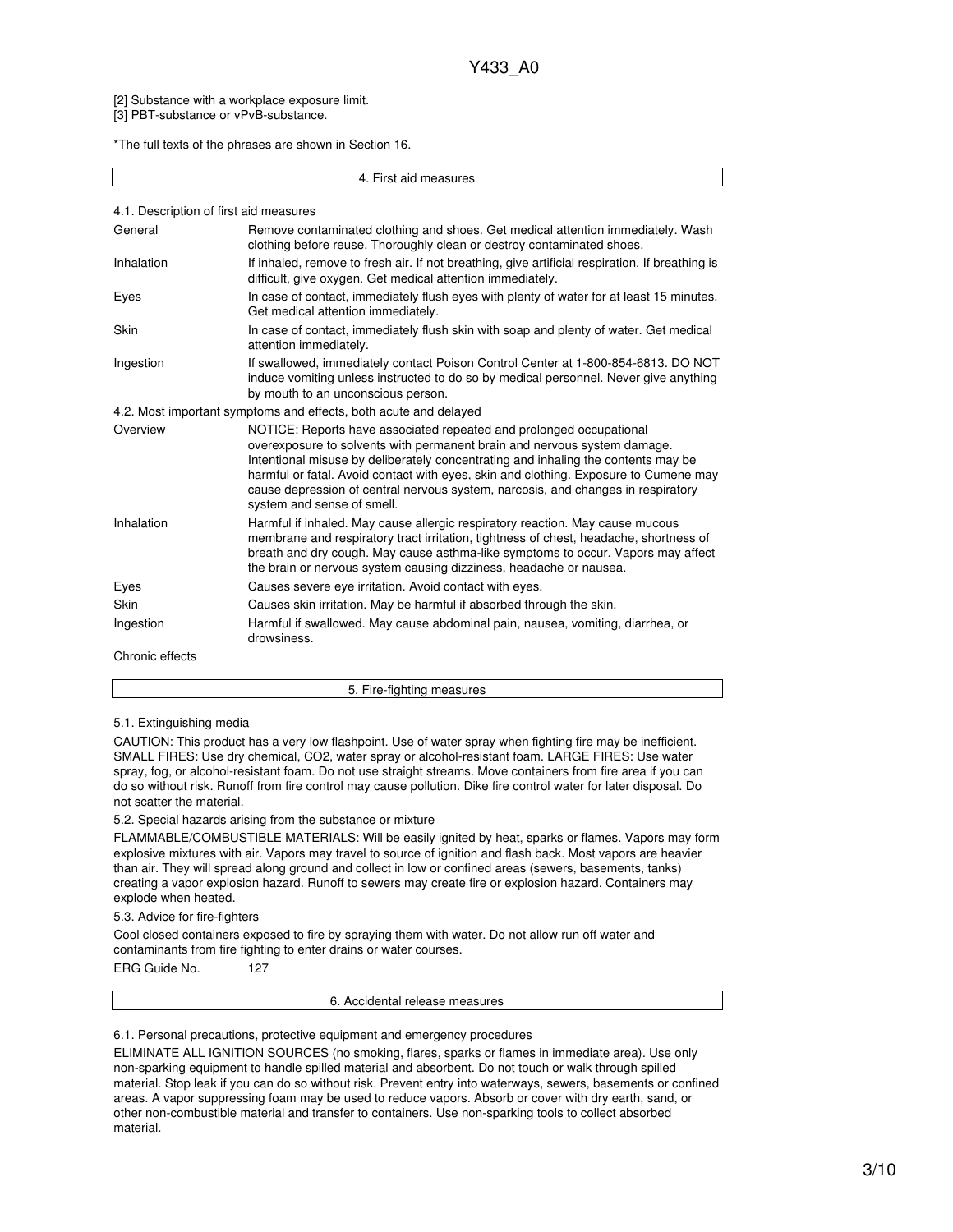## 6.2. Environmental precautions

Do not allow spills to enter drains or watercourses.

6.3. Methods and material for containment and cleaning up

CALL CHEMTREC at (800)-424-9300 for emergency response. Isolate spill or leak area immediately for at least 25 to 50 meters (80 to 160 feet) in all directions. Keep unauthorized personnel away. Stay upwind. Keep out of low areas. Ventilate closed spaces before entering. LARGE SPILLS: Consider initial downwind evacuation for at least 300 meters (1000 feet).

7. Handling and storage

7.1. Precautions for safe handling Handling

Vapors may cause flash fire or ignite explosively.

In Storage Keep away from heat, sparks and flame.

7.2. Conditions for safe storage, including any incompatibilities

Store between 40-100F (4-38C).

Do not get in eyes, on skin or clothing.

Strong oxidizing agents.

Do not smoke. Extinguish all flames and pilot lights, and turn off stoves, heaters, electric motors and other sources of ignition during use and until all vapors are gone.

8. Exposure controls and personal protection

7.3. Specific end use(s)

Г

Close container after each use.

Wash thoroughly after handling.

Prevent build-up of vapors by opening all windows and doors to achieve cross-ventilation.

|                     |                                      | 8.1. Control parameters   |                                                                                                  |
|---------------------|--------------------------------------|---------------------------|--------------------------------------------------------------------------------------------------|
| CAS No.             |                                      | Exposure<br><b>Source</b> | Value                                                                                            |
|                     | Ingredient                           | <b>OSHA</b>               |                                                                                                  |
|                     | 0000095-63-6 1,2,4-Trimethyl benzene | <b>ACGIH</b>              |                                                                                                  |
|                     |                                      | <b>NIOSH</b>              |                                                                                                  |
|                     |                                      |                           | 25 ppm TWA; 125 mg/m3 TWA                                                                        |
|                     |                                      | Supplier                  |                                                                                                  |
|                     |                                      | OHSA.<br>CAN              |                                                                                                  |
|                     |                                      | Mexico                    |                                                                                                  |
|                     |                                      | <b>Brazil</b>             |                                                                                                  |
| 0000098-82-8 Cumene |                                      | <b>OSHA</b>               | 50 ppm TWA; 245 mg/m3 TWA                                                                        |
|                     |                                      | <b>ACGIH</b>              | 50 ppm TWA                                                                                       |
|                     |                                      | <b>NIOSH</b>              | 50 ppm TWA; 245 mg/m3 TWA900 ppm IDLH (10%<br>LEL)                                               |
|                     |                                      | Supplier                  |                                                                                                  |
|                     |                                      | OHSA,<br>CAN              | 50 ppm TWA                                                                                       |
|                     |                                      | Mexico                    | 50 ppm TWA LMPE-PPT; 245 mg/m3 TWA<br>LMPE-PPT75 ppm STEL [LMPE-CT]; 365 mg/m3<br>STEL [LMPE-CT] |
|                     |                                      | <b>Brazil</b>             | 39 ppm TWA LT; 190 mg/m3 TWA LT                                                                  |
|                     | 0000108-67-8 1,3,5-Trimethylbenzene  | <b>OSHA</b>               |                                                                                                  |
|                     |                                      | <b>ACGIH</b>              |                                                                                                  |
|                     |                                      | <b>NIOSH</b>              | 25 ppm TWA; 125 mg/m3 TWA                                                                        |
|                     |                                      | Supplier                  |                                                                                                  |
|                     |                                      | OHSA,<br>CAN              |                                                                                                  |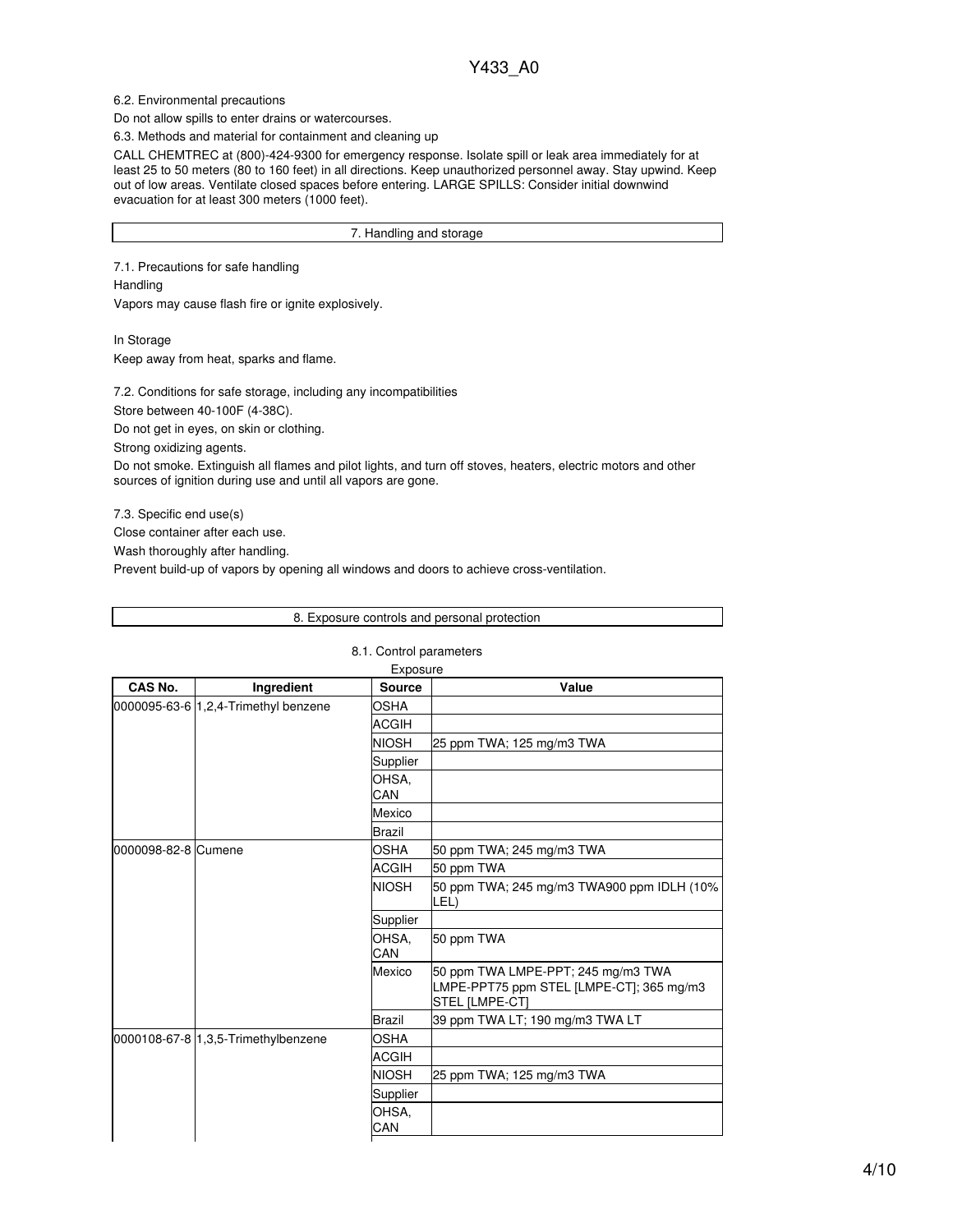Y433\_A0

|                                           | Mexico       |                                                                                                    |
|-------------------------------------------|--------------|----------------------------------------------------------------------------------------------------|
|                                           | Brazil       |                                                                                                    |
| 0001330-20-7 Xylenes (o-, m-, p- isomers) | <b>OSHA</b>  | 100 ppm TWA; 435 mg/m3 TWA150 ppm STEL;<br>655 mg/m3 STEL                                          |
|                                           | ACGIH        | 100 ppm TWA150 ppm STEL                                                                            |
|                                           | <b>NIOSH</b> |                                                                                                    |
|                                           | Supplier     |                                                                                                    |
|                                           | OHSA,<br>CAN | 100 ppm TWA150 ppm STEL                                                                            |
|                                           | Mexico       | 100 ppm TWA LMPE-PPT; 435 mg/m3 TWA<br>LMPE-PPT150 ppm STEL [LMPE-CT]; 655 mg/m3<br>STEL [LMPE-CT] |
|                                           | Brazil       | 78 ppm TWA LT; 340 mg/m3 TWA LT                                                                    |
| 0064742-95-6 Petroleum naphtha            | <b>OSHA</b>  |                                                                                                    |
|                                           | <b>ACGIH</b> |                                                                                                    |
|                                           | <b>NIOSH</b> |                                                                                                    |
|                                           | Supplier     |                                                                                                    |
|                                           | OHSA,<br>CAN |                                                                                                    |
|                                           | Mexico       |                                                                                                    |
|                                           | Brazil       |                                                                                                    |

| <b>Health Data</b>  |                                           |               |                                                                            |
|---------------------|-------------------------------------------|---------------|----------------------------------------------------------------------------|
| <b>CAS No.</b>      | Ingredient                                | <b>Source</b> | Value                                                                      |
|                     | 0000095-63-6   1, 2, 4- Trimethyl benzene | <b>NIOSH</b>  |                                                                            |
| 0000098-82-8 Cumene |                                           | <b>NIOSH</b>  | Eve skin                                                                   |
|                     | 0000108-67-8 1,3,5-Trimethylbenzene       | <b>NIOSH</b>  |                                                                            |
|                     | 0001330-20-7 Xylenes (o-, m-, p- isomers) |               | NIOSH Central nervous system depressant;<br>respiratory and eye irritation |
|                     | 0064742-95-6 Petroleum naphtha            | <b>NIOSH</b>  |                                                                            |

| Carcinogen Data     |                                      |               |                                                                        |
|---------------------|--------------------------------------|---------------|------------------------------------------------------------------------|
| CAS No.             | Ingredient                           | <b>Source</b> | Value                                                                  |
|                     | 0000095-63-6 1.2.4-Trimethyl benzene | OSHA          | Select Carcinogen: No                                                  |
|                     |                                      | <b>NTP</b>    | Known: No; Suspected: No                                               |
|                     |                                      | <b>IARC</b>   | Group 1: No; Group 2a: No; Group 2b: No; Group 3: No;<br>Group 4: No;  |
| 0000098-82-8 Cumene |                                      | OSHA          | Select Carcinogen: Yes                                                 |
|                     |                                      | <b>NTP</b>    | Known: No; Suspected: No                                               |
|                     |                                      | <b>IARC</b>   | Group 1: No; Group 2a: No; Group 2b: Yes; Group<br>3: No; Group 4: No; |
|                     | 0000108-67-8 1,3,5-Trimethylbenzene  | OSHA          | Select Carcinogen: No                                                  |
|                     |                                      | NTP.          | Known: No; Suspected: No                                               |
|                     |                                      | <b>IARC</b>   | Group 1: No; Group 2a: No; Group 2b: No; Group 3: No;<br>Group 4: No;  |
|                     | 0001330-20-7 Xylenes (o-, m-, p-     | OSHA          | Select Carcinogen: No                                                  |
|                     | isomers)                             | NTP           | Known: No: Suspected: No                                               |
|                     |                                      | <b>IARC</b>   | Group 1: No; Group 2a: No; Group 2b: No; Group<br>3: Yes; Group 4: No; |
|                     | 0064742-95-6 Petroleum naphtha       | OSHA          | Select Carcinogen: No                                                  |
|                     |                                      | NTP           | Known: No; Suspected: No                                               |
|                     |                                      | <b>IARC</b>   | Group 1: No; Group 2a: No; Group 2b: No; Group 3: No;<br>Group 4: No;  |

8.2. Exposure controls

Respiratory Select equipment to provide protection from the ingredients listed in Section 3 of this document. Ensure fresh air entry during application and drying. If you experience eye watering, headache or dizziness or if air monitoring demonstrates dust, vapor, or mist levels are above applicable limits, wear an appropriate, properly fitted respirator (NIOSH approved) during and after application. Follow respirator manufacturer's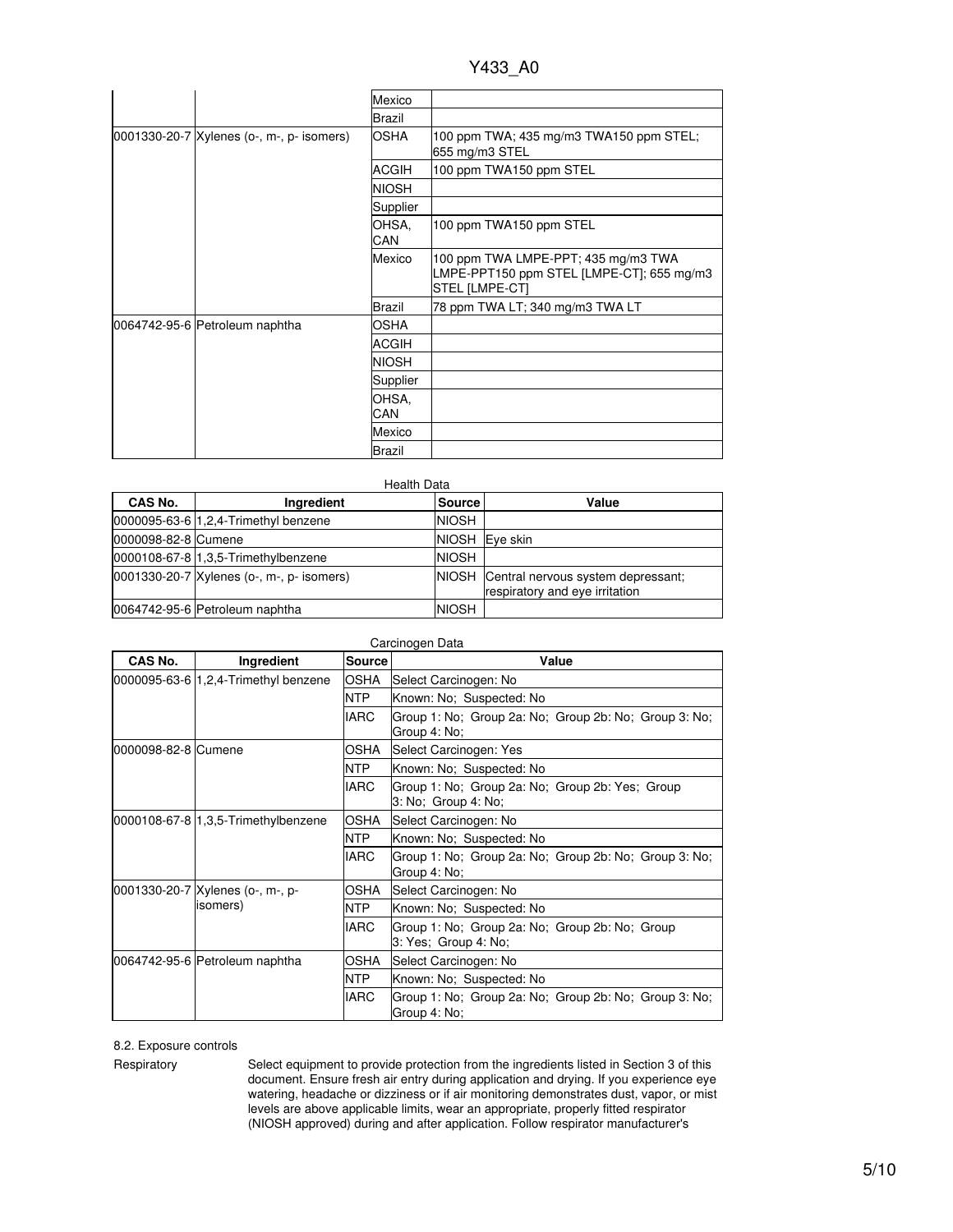|                             | directions for respirator use. FOR USERS OF 3M RESPIRATORY PROTECTION<br>ONLY: For information and assistance on 3M occupational health and safety<br>products, call OH&ESD Technical Service toll free in U.S.A. 1-800-243-4630, in<br>Canada call 1-800-267-4414. Please do not contact these numbers regarding other<br>manufacturer's respiratory protection products. 3M does not endorse the accuracy of<br>the information contained in this Material Safety Data Sheet. |
|-----------------------------|---------------------------------------------------------------------------------------------------------------------------------------------------------------------------------------------------------------------------------------------------------------------------------------------------------------------------------------------------------------------------------------------------------------------------------------------------------------------------------|
| Eyes                        | Avoid contact with eyes. Protective equipment should be selected to provide<br>protection from exposure to the chemicals listed in Section 3 of this document.<br>Depending on the site-specific conditions of use, safety glasses, chemical goggles,<br>and/or head and face protection may be required to prevent contact. The equipment<br>must be thoroughly cleaned, or discarded after each use.                                                                          |
| <b>Skin</b>                 | Protective equipment should be selected to provide protection from exposure to the<br>chemicals listed in Section 3 of this document. Depending on the site-specific<br>conditions of use, protective gloves, apron, boots, head and face protection may be<br>required to prevent contact. The equipment must be thoroughly cleaned, or discarded<br>after each use.                                                                                                           |
| <b>Engineering Controls</b> | Depending on the site-specific conditions of use, provide adequate ventilation.                                                                                                                                                                                                                                                                                                                                                                                                 |
| <b>Other Work Practices</b> | Emergency eye wash fountains and safety showers should be available in the<br>immediate vicinity of any potential exposure. Use good personal hygiene practices.<br>Wash hands before eating, drinking, using toilet facilities, etc. Promptly remove soiled<br>clothing and wash clothing thoroughly before reuse. Shower after work using plenty of<br>soap and water.                                                                                                        |

| 9. Physical and chemical properties                           |                                                                               |  |
|---------------------------------------------------------------|-------------------------------------------------------------------------------|--|
|                                                               |                                                                               |  |
| Appearance                                                    | Colourless Liquid                                                             |  |
| Odour threshold                                               | Not Measured                                                                  |  |
| рH                                                            | No Established Limit                                                          |  |
| Melting point / freezing point                                | Not Measured                                                                  |  |
| Initial boiling point and boiling range                       | 149 (°C) 300 (°F)                                                             |  |
| <b>Flash Point</b>                                            | 41 (°C) 105 (°F)                                                              |  |
| Evaporation rate (Ether = 1)                                  | Not Measured                                                                  |  |
| Flammability (solid, gas)                                     | Not Applicable                                                                |  |
| Upper/lower flammability or explosive<br>limits               | Lower Explosive Limit: 1                                                      |  |
|                                                               | Upper Explosive Limit: No Established Limit                                   |  |
| vapor pressure (Pa)                                           | Not Measured                                                                  |  |
| Vapor Density                                                 | Heavier than air                                                              |  |
| <b>Specific Gravity</b>                                       | 0.87                                                                          |  |
| Partition coefficient n-octanol/water (Log<br>Kow)            | Not Measured                                                                  |  |
| Auto-ignition temperature                                     | Not Measured                                                                  |  |
| Decomposition temperature                                     | Not Measured                                                                  |  |
| Viscosity (cSt)                                               | 1                                                                             |  |
| VOC <sub>%</sub>                                              | Refer to the Technical Data Sheet or label where information is<br>available. |  |
| VOHAP content (gm/litre of paint)                             | 3904.65 (as supplied)                                                         |  |
| VOHAP content (gm/litre of Solid Coating) 39.05 (as supplied) |                                                                               |  |

10. Stability and reactivity

10.1. Reactivity No data available

10.2. Chemical stability

This product is stable and hazardous polymerization will not occur. Not sensitive to mechanical impact. Excessive heat and fumes generation can occur if improperly handled.

10.3. Possibility of hazardous reactions

No data available

10.4. Conditions to avoid

No data available

10.5. Incompatible materials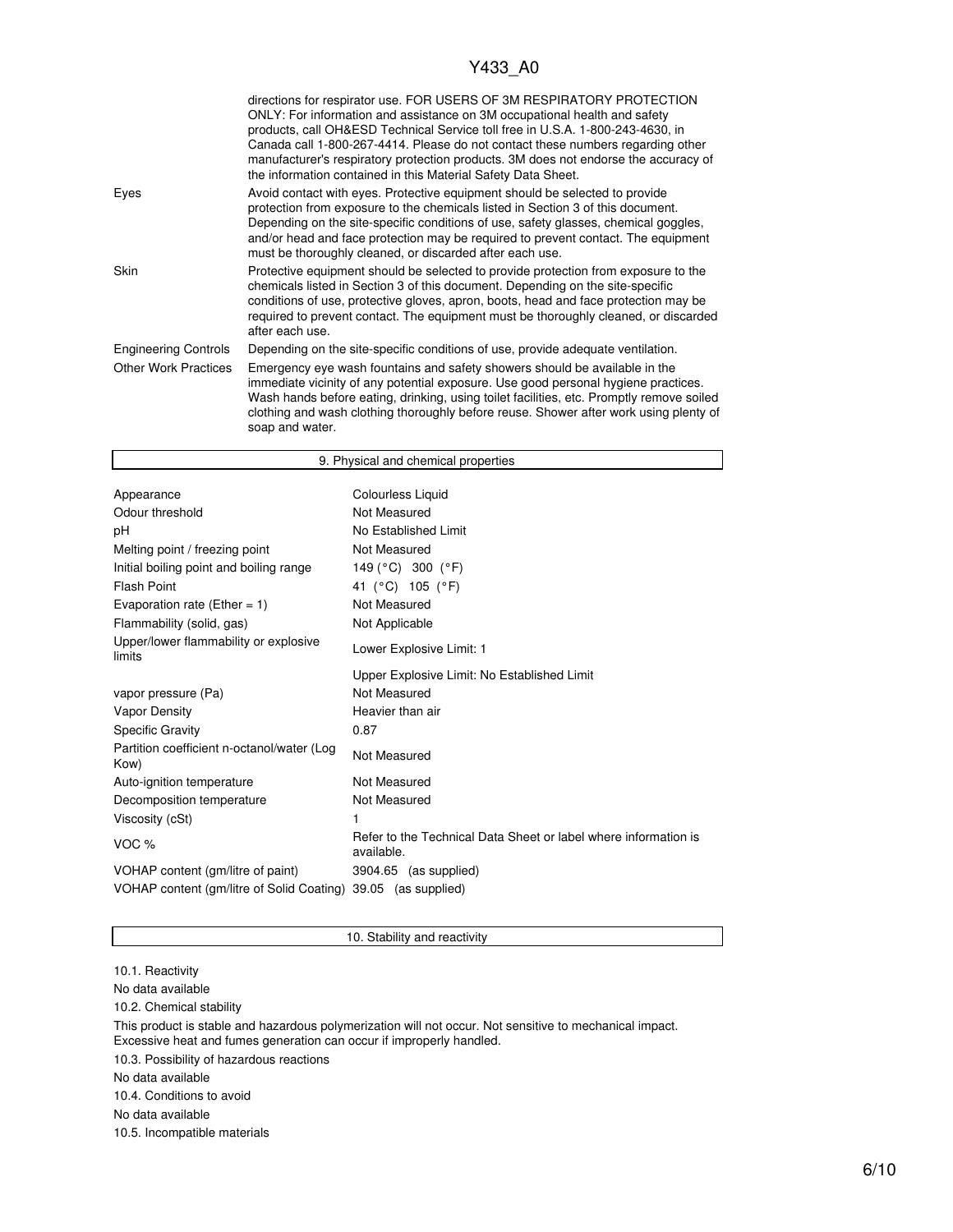## Strong oxidizing agents.

## 10.6. Hazardous decomposition products

FLAMMABLE/COMBUSTIBLE MATERIALS: Will be easily ignited by heat, sparks or flames. Vapors may form explosive mixtures with air. Vapors may travel to source of ignition and flash back. Most vapors are heavier than air. They will spread along ground and collect in low or confined areas (sewers, basements, tanks) creating a vapor explosion hazard. Runoff to sewers may create fire or explosion hazard. Containers may explode when heated.

11. Toxicological information

Acute toxicity

NOTICE: Reports have associated repeated and prolonged occupational overexposure to solvents with permanent brain and nervous system damage. Intentional misuse by deliberately concentrating and inhaling the contents may be harmful or fatal.

| <b>Ingredient</b>                                   | Oral LD50,<br>mg/kg             | Skin LD50,<br>mg/kg                    | <b>Inhalation</b><br>Vapor LD50,<br>mq/L/4hr | <b>Inhalation</b><br>Dust/Mist LD50,<br>mq/L/4hr |
|-----------------------------------------------------|---------------------------------|----------------------------------------|----------------------------------------------|--------------------------------------------------|
| Petroleum naphtha - (64742-95-6)                    | 6,800.00, Rat -<br>Category: NA | 3.400.00.<br>Rabbit -<br>Category: 5   | No data<br>available                         | No data available                                |
| 1,2,4-Trimethyl benzene - $(95-63-6)$               | 3,400.00, Rat -<br>Category: 5  | 3.160.00.<br>Rabbit -<br>Category: 5   | 18.00, Rat -<br>Category: 4                  | INo data available                               |
| 1.3.5-Trimethylbenzene - (108-67-8)                 | No data<br>available            | No data<br>available                   | 24.00. Rat -<br>Category: NA                 | No data available                                |
| Xylenes (o-, m-, p- isomers) -<br>$(1330 - 20 - 7)$ | 4,299.00, Rat -<br>Category: 5  | 1.548.00.<br>Rabbit -<br>Category: 4   | 20.00. Rat -<br>Category: 4                  | No data available                                |
| Cumene - (98-82-8)                                  | 1,400.00, Rat -<br>Category: 4  | 10.627.00.<br>Rabbit -<br>Category: NA | No data<br>available                         | No data available                                |

| Item                                                                        | Category              | Hazard                                        |
|-----------------------------------------------------------------------------|-----------------------|-----------------------------------------------|
| Acute Toxicity (mouth)                                                      | Not Classified        | Not Applicable                                |
| Acute Toxicity (skin)                                                       | Not Classified        | Not Applicable                                |
| Acute Toxicity (inhalation)                                                 | Not Classified        | Not Applicable                                |
| Skin corrosion/irritation                                                   |                       | Causes skin irritation.                       |
| Eye damage/irritation                                                       | 2                     | Causes serious eye irritation.                |
| Sensitization (respiratory)                                                 | Not Classified        | Not Applicable                                |
| Sensitization (skin)                                                        | Not Classified        | Not Applicable                                |
| Germ toxicity                                                               | <b>Not Classified</b> | Not Applicable                                |
| Carcinogenicity                                                             | Not Classified        | Not Applicable                                |
| <b>Reproductive Toxicity</b>                                                | Not Classified        | Not Applicable                                |
| Specific target organ systemic toxicity Not Classified<br>(single exposure) |                       | Not Applicable                                |
| Specific target organ systemic<br>Toxicity (repeated exposure)              | <b>Not Classified</b> | Not Applicable                                |
| <b>Aspiration hazard</b>                                                    |                       | May be fatal if swallowed and enters airways. |

12.1. Toxicity

12. Ecological information

No additional information provided for this product. See Section 3 for chemical specific data.

Aquatic Ecotoxicity

| Ingredient | 96 hr LC50 fish, | 48 hr EC50 crustacea, | ErC50 algae, |
|------------|------------------|-----------------------|--------------|
|            | ma/l             | ma/l                  | mq/          |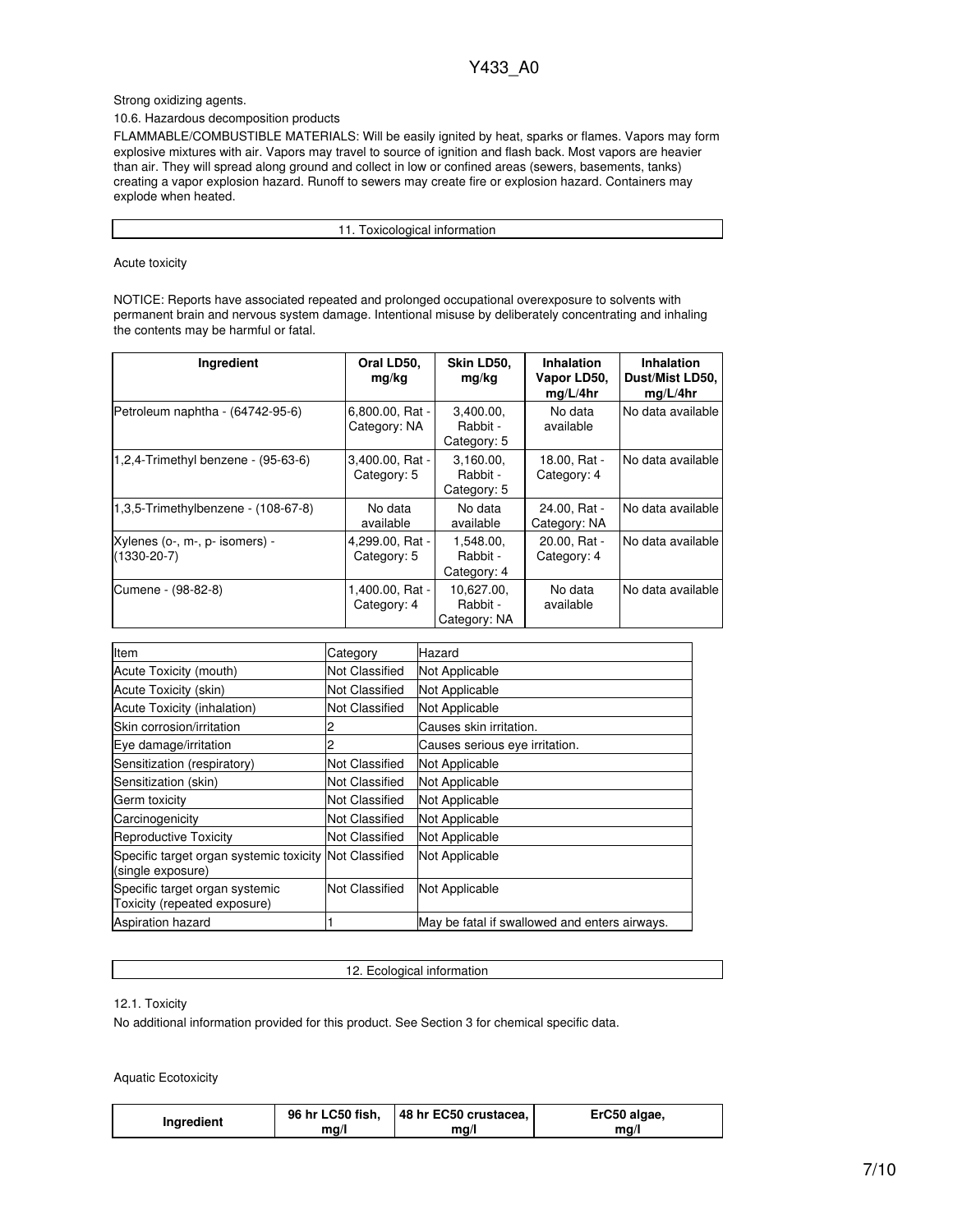| Petroleum naphtha -                      | 9.22, Oncorhynchus           | 6.14, Daphnia magna | 19.00 (72 hr), Selenastrum        |
|------------------------------------------|------------------------------|---------------------|-----------------------------------|
| $(64742-95-6)$                           | mykiss                       |                     | capricornutum                     |
| 1,2,4-Trimethyl benzene -<br>$(95-63-6)$ | 7.72, Pimephales<br>promelas | 3.60, Daphnia magna | Not Available                     |
| 1,3,5-Trimethylbenzene -                 | 12.52, Carassius             | 6.00, Daphnia magna | 25.00 (48 hr), Scenedesmus        |
| $(108-67-8)$                             | auratus                      |                     | subspicatus                       |
| Xylenes (o-, m-, p- isomers)             | 3.30, Oncorhynchus           | 8.50, Palaemonetes  | 100.00 (72 hr), Chlorococcales    |
| $- (1330 - 20 - 7)$                      | mykiss                       | pugio               |                                   |
| Cumene - (98-82-8)                       | 2.70, Oncorhynchus           | 10.60, Daphnia      | 2.60 (72 hr), Pseudokirchneriella |
|                                          | mykiss                       | magna               | subcapitata                       |

12.2. Persistence and degradability No data available 12.3. Bioaccumulative potential Not Measured 12.4. Mobility in soil No data available 12.5. Results of PBT and vPvB assessment This product contains no PBT/vPvB chemicals. 12.6. Other adverse effects No data available

13. Disposal considerations

13.1. Waste treatment methods

Do not allow spills to enter drains or watercourses.

Dispose of in accordance with local, state and federal regulations. (Also reference RCRA information in Section 15 if listed).

| 14. Transport information                                                     |                      |         |                                       |                                         |  |
|-------------------------------------------------------------------------------|----------------------|---------|---------------------------------------|-----------------------------------------|--|
|                                                                               |                      |         |                                       |                                         |  |
| 14.1. UN number                                                               |                      | UN 1263 |                                       |                                         |  |
| PAINT RELATED MATERIAL<br>14.2. UN proper shipping name                       |                      |         |                                       |                                         |  |
| 14.3. Transport hazard class(es)                                              |                      |         |                                       |                                         |  |
| DOT (Domestic Surface Transportation)                                         |                      |         | IMO / IMDG (Ocean Transportation)     |                                         |  |
| DOT Proper Shipping PAINT RELATED<br><b>MATFRIAI</b><br>Name                  |                      |         | <b>IMDG Proper</b><br>Shipping Name   | <b>PAINT RELATED</b><br><b>MATERIAL</b> |  |
| DOT Hazard Class                                                              | 3 - Flammable        |         | <b>IMDG Hazard Class</b><br>Sub Class | 3 - Flammable<br>3 - Flammable          |  |
| UN / NA Number                                                                | UN 1263              |         |                                       |                                         |  |
| DOT Packing Group                                                             | Ш                    |         | <b>IMDG Packing Group</b>             | Ш                                       |  |
| CERCLA/DOT RQ                                                                 | 461 gal. / 3333 lbs. |         | <b>System Reference</b><br>Code       | 3                                       |  |
| 14.4. Packing group                                                           |                      | Ш       |                                       |                                         |  |
| 14.5. Environmental hazards                                                   |                      |         |                                       |                                         |  |
| <b>IMDG</b><br>Marine Pollutant: Yes (Petroleum naphtha)                      |                      |         |                                       |                                         |  |
| 14.6. Special precautions for user                                            |                      |         |                                       |                                         |  |
| Not Applicable                                                                |                      |         |                                       |                                         |  |
| 14.7. Transport in bulk according to Annex II of MARPOL73/78 and the IBC Code |                      |         |                                       |                                         |  |
| Not Applicable                                                                |                      |         |                                       |                                         |  |
|                                                                               |                      |         |                                       |                                         |  |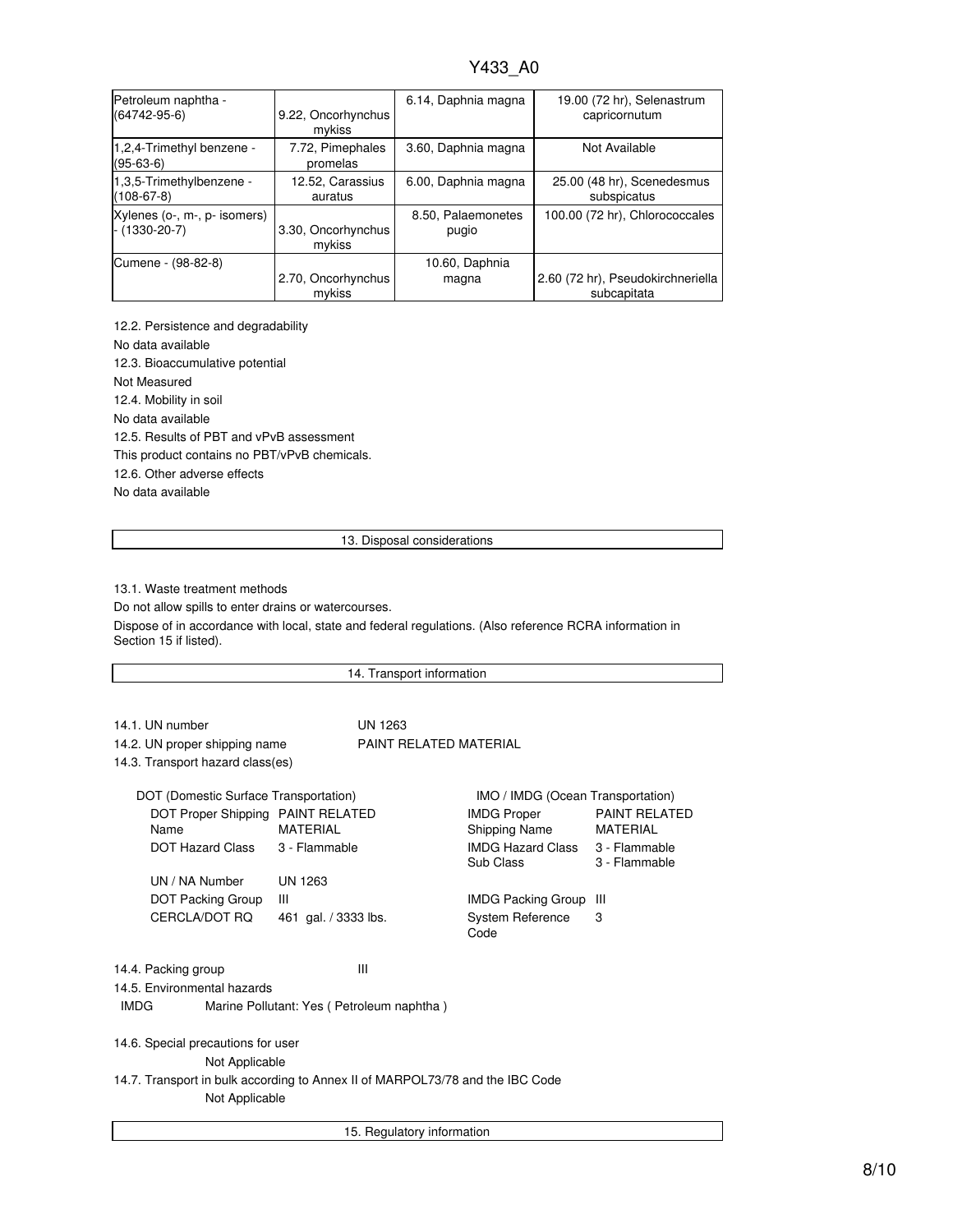Regulatory Overview The regulatory data in Section 15 is not intended to be all-inclusive, only selected regulations are represented. All ingredients of this product are listed on the TSCA (Toxic Substance Control Act) Inventory or are not required to be listed on the TSCA Inventory. WHMIS Classification B3 D2B DOT Marine Pollutants (10%): (No Product Ingredients Listed) DOT Severe Marine Pollutants (1%): (No Product Ingredients Listed) EPCRA 311/312 Chemicals and RQs (>.1%) : Cumene (5000 lb final RQ; 2270 kg final RQ) Xylenes (o-, m-, p- isomers) (100 lb final RQ; 45.4 kg final RQ) EPCRA 302 Extremely Hazardous (>.1%) : (No Product Ingredients Listed) EPCRA 313 Toxic Chemicals (>.1%) : 1,2,4-Trimethyl benzene Cumene Xylenes (o-, m-, p- isomers) Mass RTK Substances (>1%) : 1,2,4-Trimethyl benzene Cumene 1,3,5-Trimethylbenzene Xylenes (o-, m-, p- isomers) Penn RTK Substances (>1%) : 1,2,4-Trimethyl benzene Cumene Xylenes (o-, m-, p- isomers) Penn Special Hazardous Substances (>.01%) : (No Product Ingredients Listed) RCRA Status: (No Product Ingredients Listed) N.J. RTK Substances (>1%) : 1,2,4-Trimethyl benzene Cumene Xylenes (o-, m-, p- isomers) N.J. Special Hazardous Substances (>.01%) : Cumene Xylenes (o-, m-, p- isomers) N.J. Env. Hazardous Substances (>.1%) : 1,2,4-Trimethyl benzene Cumene Xylenes (o-, m-, p- isomers) Proposition 65 - Carcinogens (>0%): Cumene Proposition 65 - Female Repro Toxins (>0%): (No Product Ingredients Listed) Proposition 65 - Male Repro Toxins (>0%): (No Product Ingredients Listed) Proposition 65 - Developmental Toxins (>0%): (No Product Ingredients Listed) 16. Other information

The information and recommendations contained herein are based upon data believed to be correct. However, no guarantee or warranty of any kind, expressed or implied, is made with respect to the information contained herein. We accept no responsibility and disclaim all liability for any harmful effects which may be caused by exposure to our products. Customers/users of this product must comply with all applicable health